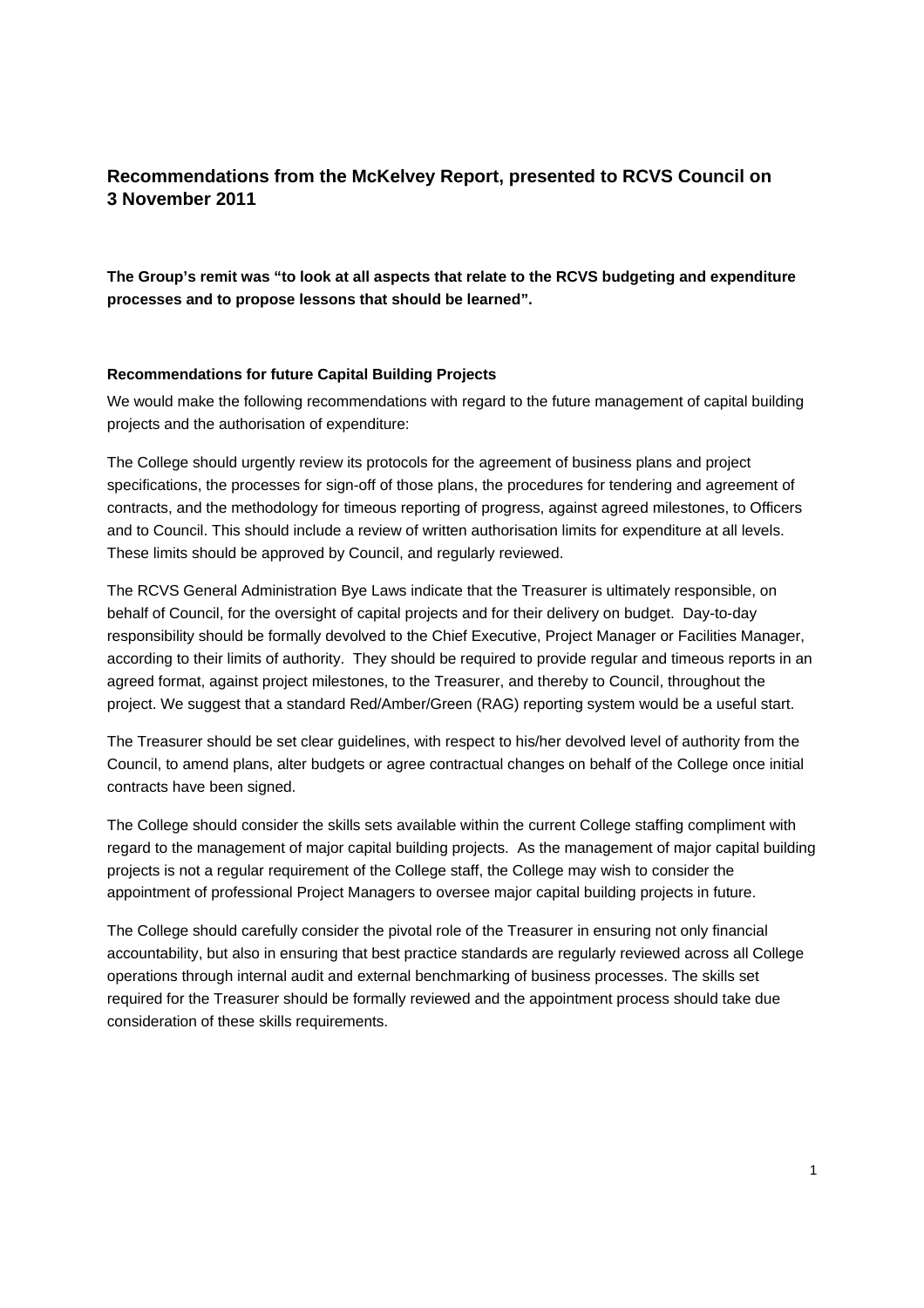# **Recommendations regarding future IT projects**

The Treasurer should have the overall responsibility for the delivery of IT projects on budget on behalf of the Council, with day-to-day authority devolved for project delivery to the Chief Executive and the Head of Corporate Services.

The Planning and Resources Committee (PRC) and the Council should clarify the limits of authority that the Treasurer has to change project specifications, alter an existing contract, or increase expenditure, without formal reference to the PRC and to the Council.

Improved routes of communication require to be established for consultation with members of PRC regarding project expenditure outwith normal PRC meeting schedules.

We would recommend that lines of communication are formalised and strengthened with written project milestones and regular written progress reports, against agreed milestones, provided by the Executive staff for Officers. Variances from plan should be easily identifiable.

The College should review the skills available within the core College staff compliment and consider the appointment of an independent Project Manager to oversee the specification, evaluation, tendering and delivery of major IT investments.

#### **Implications for Governance – general observations**

During the course of our discussions with staff and with Officers we have made a series of observations with regard to procedures and governance within the College. In terms of the prevention of future "overspends" we have a number of recommendations to make which we would hope will be given due consideration by the Governance Review Group and by the RCVS Council.

#### **Audit and Risk**

During the course of our investigations of the "overspends", it became clear to us that the Planning and Resources Committee is, de facto, acting as both a Finance and General Purposes Committee, and as a quasi Audit Committee. In our view this is entirely inappropriate and does not reflect best governance practice. It became clear to us that the PRC did not interrogate projects in detail, received post-hoc information, and at times exhibited a 'them and us' culture which was not conducive to open, challenging, and transparent governance.

We were unable to determine the current criteria for the appointment of the "independent auditor" who is an ex officio member of the PRC, nor were we able to establish the exact remit for that role. However, it is clear to us that the role is not as fully independent as might properly be expected, and the skills requirements of the post are ill defined.

We are very concerned that a formal internal audit function does not exist in the College, and therefore appropriate benchmarking of procedures and practices is not regularly undertaken through independent external assessment. Without such assessment we are unclear as to how members of the Council can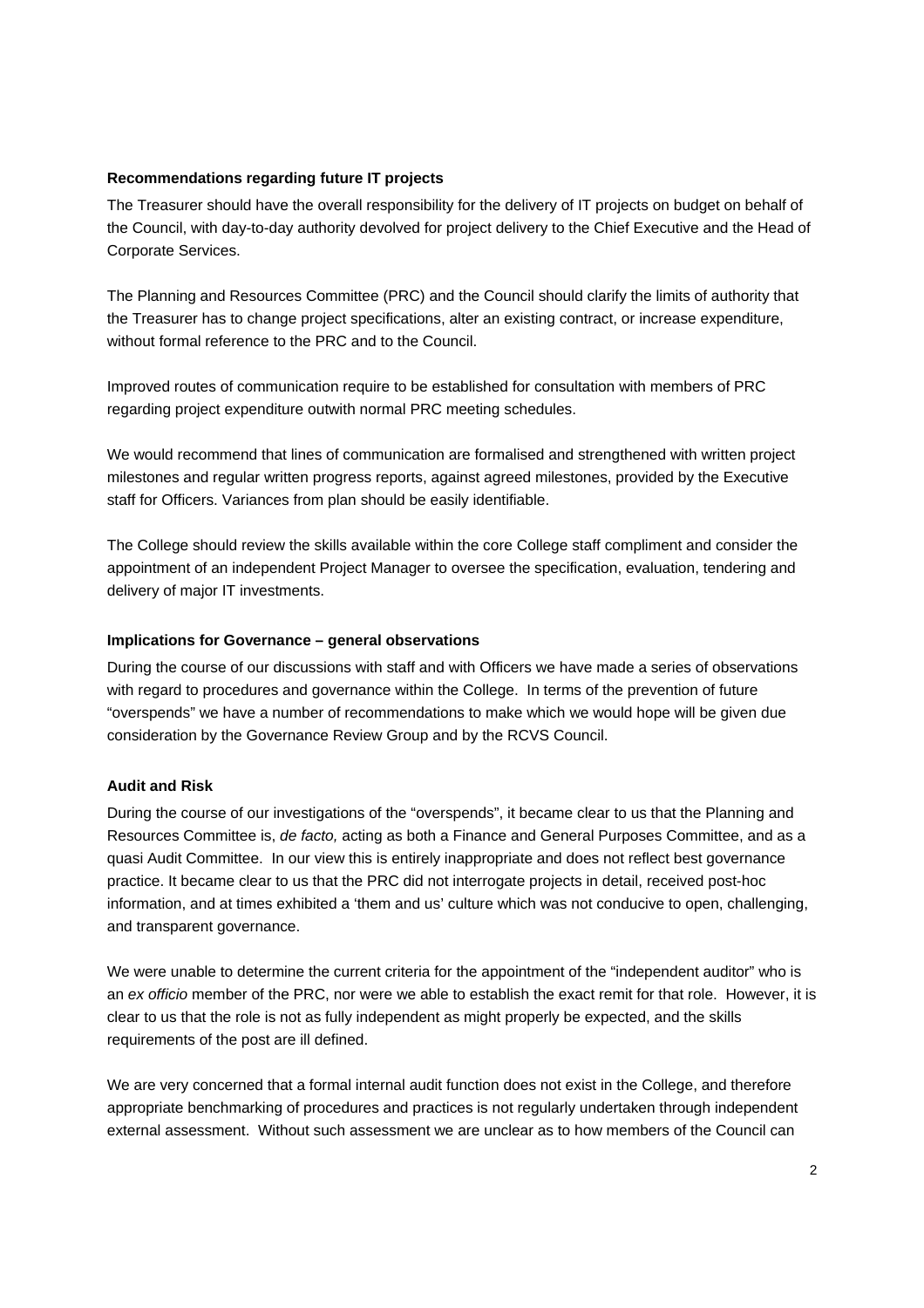satisfy themselves with regard to ensuring best practice across the College's various statutory and business functions

We are firmly of the view that an Audit and Risk Committee, fully independent of the Finance and Planning portfolio, should be formed. The Audit and Risk Committee should take oversight of both external and internal audit procedures and maintain the Risk Register.

We understand (from anecdotal accounts) that a similar recommendation was made some years ago following a similar investigation of an overspend on a buildings project, and that the Registrar and Head of Finance supported this recommendation. However the Council has failed, for whatever reasons, to act on that recommendation.

#### **Reporting mechanisms**

During the course of our investigations we have been unable to determine exactly how Executive staff report to Officers. Current mechanisms appear to be somewhat ad hoc in relation to management reports. We would recommend that these routes of communication are formalised and that Minutes of Management Team meetings, with action points, are made available to Officers.

#### **Project Planning and Management**

As noted above, we were unable to determine, for the Lower Ground Floor project, where ultimate responsibility lay for agreement of plans, contracts and budgets. We would recommend that in future this is formally set down and recorded and that one person takes overall responsibility for these matters. In this respect the paper which was presented to PRC on 12 May 2011, from the Facilities Manager, on "Management of major projects" forms the rudimentary basis of such a project management framework. We recommend that this is further developed by the PRC, benchmarked externally, and implemented as soon as possible.

#### **Commitment and Authorisation of Expenditure**

During the course of our investigations we were unable to clearly determine the limits for commitment and authorisation of expenditure that is currently held by Officers or staff. We strongly recommend that clear limits for both the commitment, and for the authorisation of the expenditure, are formally recorded and implemented as a matter of urgency, and that these are reviewed annually by the Audit and Risk Committee.

# **Council Skills Matrix**

Whilst we fully understand and appreciate that the skills portfolio inherent in the Council is essentially determined through an electoral process, we would recommend that the College gives due consideration to the co-option and appointment of non-elected members of Council through a defined skills matrix approach. This is particularly relevant with regard to the role of the Treasurer and our proposal to form an Audit and Risk Committee so that there is independent external assessment with regard to best practice in management and governance processes.